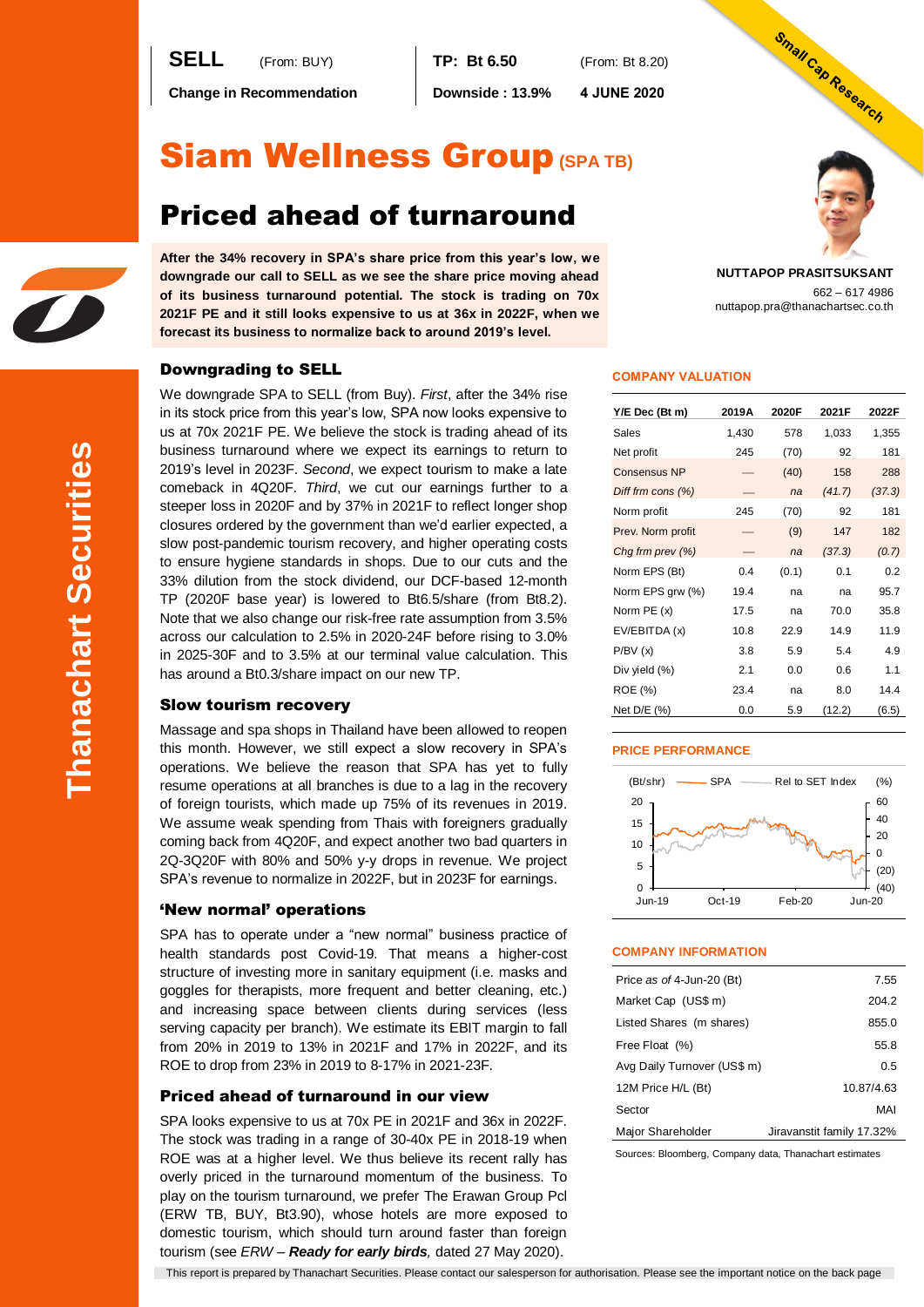*Downgrading to SELL as we see market expectations as too optimistic* 

*Our DCF-based TP is cut down to Bt6.50/share*

# Downgrading to SELL

We downgrade Siam Wellness Group (SPA) to SELL from Buy, mainly because we believe its recent 34% share price rally from this year's low has overly reflected its business turnaround story.

- 1) We see its share price spike to trade on a 70x PE multiple in 2021F as overdone. The current share price implies a 36x PE in 2022F, the year we expect SPA's business to normalize fully, which is still not attractive to us.
- 2) We believe the market is being too optimistic on the turnaround pace of the tourism industry, especially in terms of foreign tourist arrivals. As 75% of SPA's revenues is contributed by foreign tourists, we expect SPA's business turnaround to be slow.
- 3) We cut our 2020-22F earnings further in this report to reflect a longer-than-expected shop lockdown by the government during the Covid-19 outbreak and our assumption of a longer time before foreign tourist numbers normalize.

Due to our earnings cuts and the 33% dilution effect from its recent stock dividend in May, we revise down our DCF-based 12-month TP (2020F base year) to Bt6.5/share from Bt8.2. Note that we also revise our risk-free rate assumptions used in our DCF calculation to 2.5% in 2020-24F, 3.0% in 2025-30F and 3.5% from 2031F and our terminal value. Our previous assumption was a fixed risk-free rate of 3.5% throughout.

|                           | 2020F  | 2021F  | 2022F |
|---------------------------|--------|--------|-------|
| Revenues (Bt m)           |        |        |       |
| - New                     | 578    | 1,033  | 1,355 |
| - Old                     | 701    | 1,218  | 1,374 |
| - Change (%)              | (17.5) | (15.1) | (1.4) |
|                           |        |        |       |
| Gross margin (%)          |        |        |       |
| - New                     | 12.5   | 28.5   | 31.3  |
| - Old                     | 18.4   | 27.6   | 28.7  |
| - Change (pp)             | (5.9)  | 0.8    | 2.6   |
|                           |        |        |       |
| No. of branches           |        |        |       |
| - New                     | 66     | 71     | 77    |
| - Old                     | 68     | 75     | 79    |
| - Change (%)              | (2.9)  | (5.3)  | (2.5) |
|                           |        |        |       |
| Normalized profits (Bt m) |        |        |       |
| - New                     | (70)   | 92     | 181   |
| - Old                     | (9)    | 147    | 182   |
| - Change (%)              | na     | (37.3) | (0.7) |

### **Ex 1: Key Assumption Changes**

Source: Thanachart estimates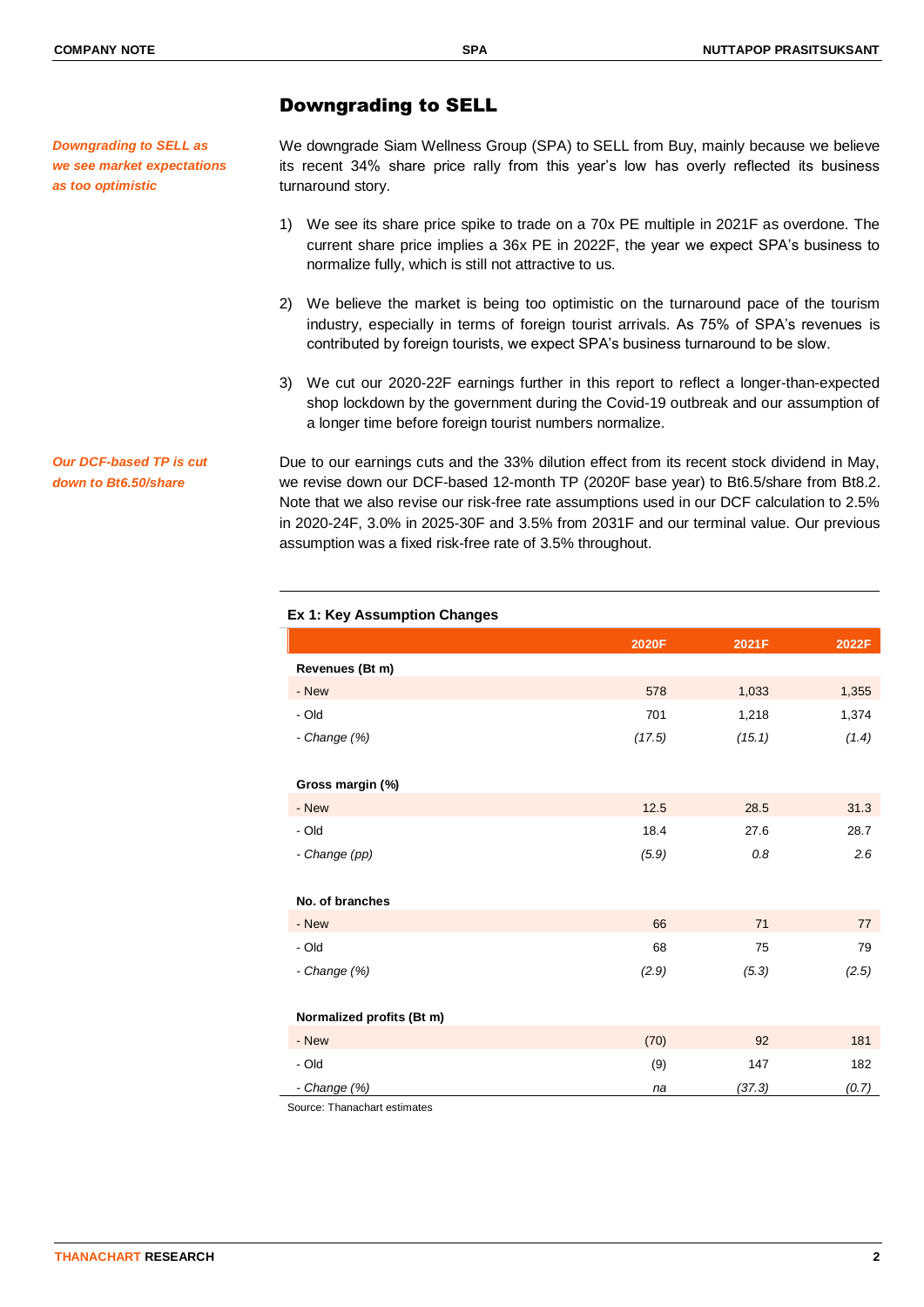*Yet to fully resume* 

*of the lockdown*

*operations despite the end* 

# Slow tourism recovery

Though massage and spa shops in Thailand were allowed to resume operations on 1 June, after being fully locked down since late March to prevent the spread of Covid-19, SPA has yet to reopen all of its shops. We believe this is because air travel to Thailand is still restricted, and over 70% of SPA's customers are foreign tourists. SPA's massage shops are considered as premium ones with Thai customers not able to make up for the missing revenue from foreign tourists, especially during the ongoing period of weak consumption. We therefore see its business decision of not reopening all its shops as reasonable but at the same time it implies a smaller revenue base during this difficult period.

*We project SPA's revenue base to normalize in 2022F, and in 2023F for earnings*

We estimate SPA's revenues to drop by 80% y-y in 2Q20F and 50% in 3Q20F. Even with our assumption of foreign tourists gradually coming back from 4Q20F, we don't project SPA's revenues to normalize back to the 2019 level until 2022F. For earnings, we estimate normalization in 2023F due to a higher cost base from continuing expansion.





Sources: Company data; Thanachart estimates Sources: Company data; Thanachart estimates

### **Ex 4: SPA Only Reopened Some Shops On 1 June Ex 5: Margins Are Under Pressure**







Source: Company data Sources: Company data; Thanachart estimates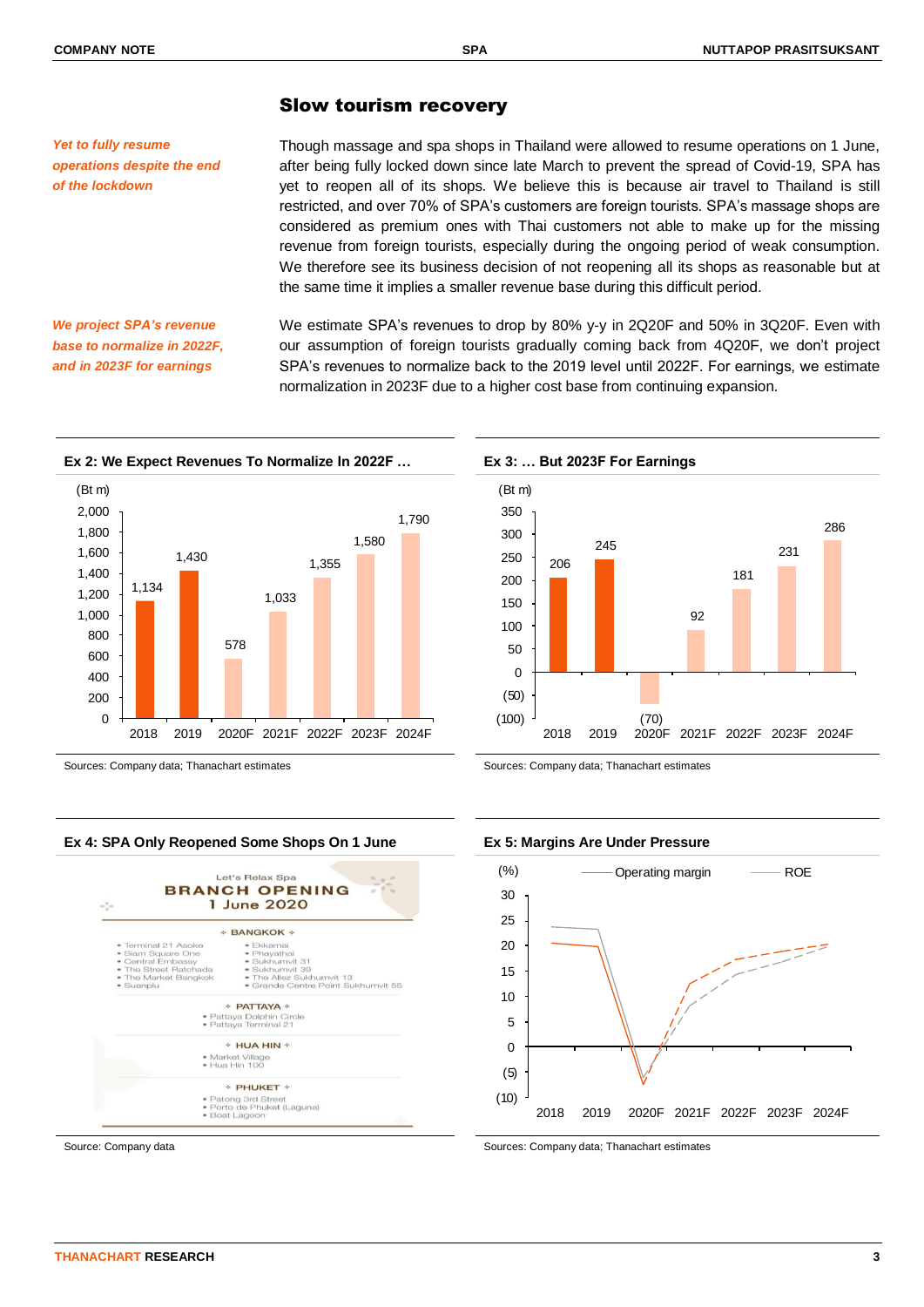*for SPA's business*

# 'New normal' operations

We foresee some margin pressure for SPA from the "new normal" business practices for massage and spa shops. These are basically tightened health standards as a result of the Covid-19 pandemic. Higher direct costs are from 1) more equipment for therapists to wear during services (i.e. rubber gloves, goggles and face masks), and 2) related sanitary equipment for more frequent cleaning. Indirectly, SPA has to increase spacing between clients (and currently is not allowed to have two clients share the same treatment room) while it is mandated to thoroughly clean treatment rooms after every treatment course. This means less service area capacity for SPA, and also less efficiency during service hours. *Stricter health standards post Covid-19 is negative* 

*Profitability looks set to come under pressure until 2023F*

As a result of less efficient operations (pressured by the tighter health policy), and the adverse impact on operating leverage due to a significant fall in revenues, we estimate SPA's EBIT margin to fall from 20% in 2019 to 13% in 2021F and 17% in 2022F, and its ROE to decline from 23% in 2019 to 8-17% in 2021-23F.

#### **Ex 6: 12-month DCF-based TP Calculation, Using A Base Year Of 2020F**

|                                       |       |       |       |       |       |       |       |       |       |       |       |       |       | <b>Terminal</b>   |
|---------------------------------------|-------|-------|-------|-------|-------|-------|-------|-------|-------|-------|-------|-------|-------|-------------------|
| (Bt m)                                |       | 2020F | 2021F | 2022F | 2023F | 2024F | 2025F | 2026F | 2027F | 2028F | 2029F | 2030F | 2031F | value             |
| <b>EBITDA</b>                         |       | 238   | 423   | 537   | 610   | 687   | 752   | 808   | 853   | 890   | 929   | 978   | 1,031 | $\hspace{0.05cm}$ |
| Free cash flow                        |       | (12)  | 166   | 264   | 326   | 397   | 458   | 515   | 567   | 603   | 642   | 689   | 739   | 9,253             |
| PV of free cash flow                  |       | (12)  | 140   | 204   | 232   | 259   | 264   | 272   | 273   | 265   | 257   | 252   | 232   | 2,898             |
|                                       |       |       |       |       |       |       |       |       |       |       |       |       |       |                   |
| Risk-free rate (%)                    | 2.5   |       |       |       |       |       |       |       |       |       |       |       |       |                   |
| Market risk premium (%)               | 8.0   |       |       |       |       |       |       |       |       |       |       |       |       |                   |
| Beta                                  | 0.9   |       |       |       |       |       |       |       |       |       |       |       |       |                   |
| WACC (%)                              | 8.9   |       |       |       |       |       |       |       |       |       |       |       |       |                   |
| Terminal growth (%)                   | 2.0   |       |       |       |       |       |       |       |       |       |       |       |       |                   |
|                                       |       |       |       |       |       |       |       |       |       |       |       |       |       |                   |
| Enterprise value - add<br>investments | 5,535 |       |       |       |       |       |       |       |       |       |       |       |       |                   |
| Net debt (2019)                       | —     |       |       |       |       |       |       |       |       |       |       |       |       |                   |
| Minority interest                     | -     |       |       |       |       |       |       |       |       |       |       |       |       |                   |
| Equity value                          | 5,535 |       |       |       |       |       |       |       |       |       |       |       |       |                   |
|                                       |       |       |       |       |       |       |       |       |       |       |       |       |       |                   |
| # of shares (m)                       | 855   |       |       |       |       |       |       |       |       |       |       |       |       |                   |
| Target price/share (Bt)               | 6.50  |       |       |       |       |       |       |       |       |       |       |       |       |                   |
|                                       |       |       |       |       |       |       |       |       |       |       |       |       |       |                   |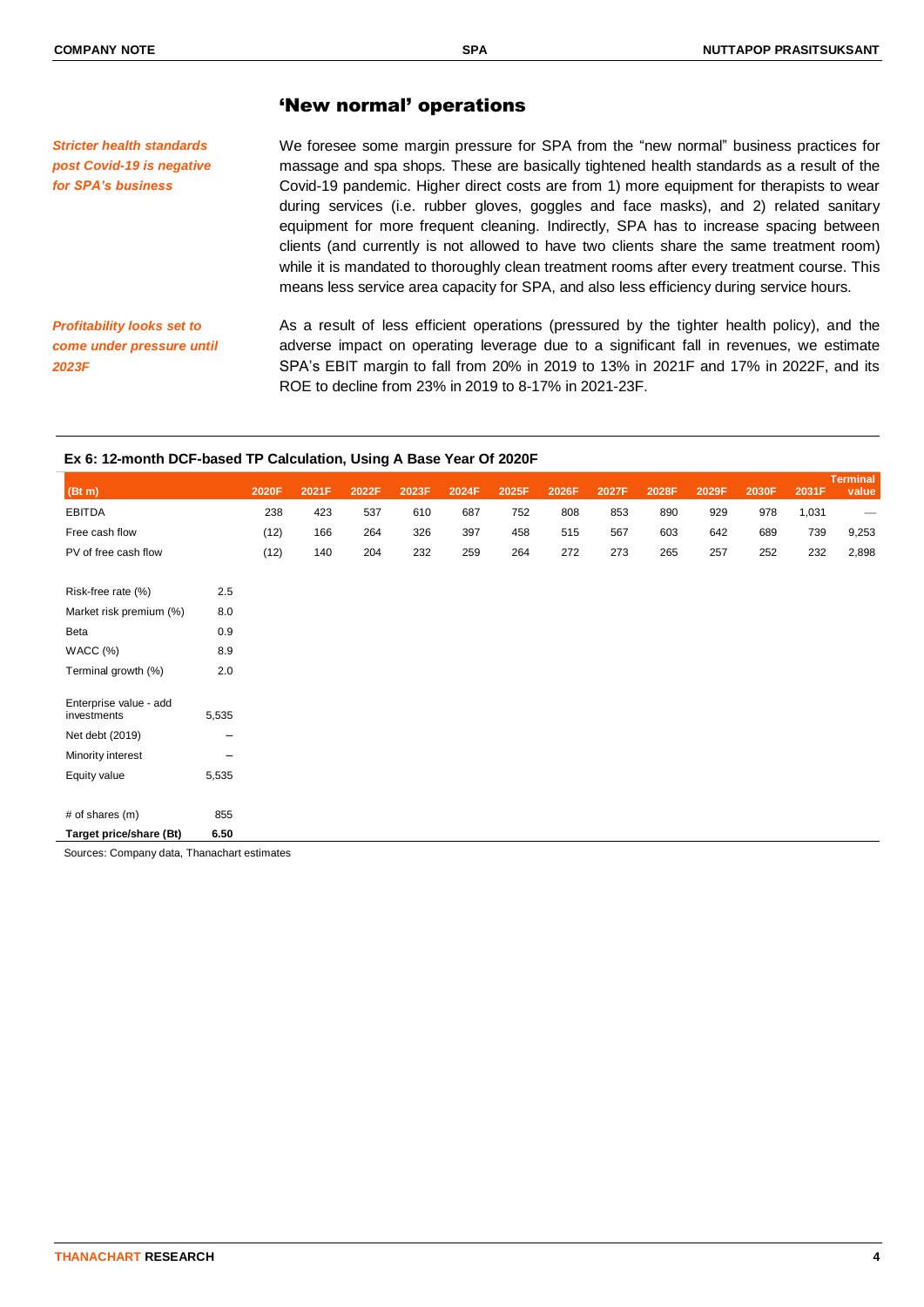# Valuation Comparison

# **Ex 7: Valuation Comparison With Regional Peers**

|                          |                   |                 | <b>EPS growth</b> |        |            | $-$ PE $-$ | $-$ P/BV $-$ |     | <b>EV/EBITDA</b> |      | <b>Div Yield</b> |     |
|--------------------------|-------------------|-----------------|-------------------|--------|------------|------------|--------------|-----|------------------|------|------------------|-----|
| <b>Name</b>              | <b>BBG Code</b>   | Country         | <b>20F</b>        | 21F    | <b>20F</b> | 21F        | <b>20F</b>   | 21F | <b>20F</b>       | 21F  | <b>20F</b>       | 21F |
|                          |                   |                 | (%)               | (%)    | (x)        | (x)        | (x)          | (x) | (x)              | (x)  | (%)              | (%) |
| Emei Shan Tourism        | 000888 CH         | China           | na                | 138.8  | 34.6       | 14.5       | 1.2          | 1.1 | 9.4              | 5.3  | 0.6              | 1.5 |
| Shanghai Jin Jiang Int'l | 2006 HK           | China           | na                | 146.9  | 30.4       | 12.3       | 0.9          | 0.8 | 10.0             | 6.4  | 2.5              | 4.0 |
| Hongkong & Shanghai      | 45 HK             | Hong Kong       | na                | na     | 22.7       | na         | na           | na  | na               | na   | na               | na  |
| Shangri-La Asia          | 69 HK             | Hong Kong       | na                | na     | na         | 31.5       | na           | na  | na               | 17.7 | 0.0              | 1.4 |
| <b>IGB Corp Bhd</b>      | <b>IGB MK</b>     | Malaysia        | na                | na     | na         | na         | na           | na  | na               | 7.8  | na               | na  |
| Genting Malaysia Bhd     | <b>GENM MK</b>    | Malaysia        | na                | na     | na         | 16.3       | 0.8          | 0.8 | 15.8             | 7.8  | 4.2              | 5.7 |
| Mirvac Group             | <b>MGR AU</b>     | Australia       | (42.4)            | (11.3) | 15.6       | 17.6       | 0.9          | 0.9 | 15.9             | 17.6 | 4.7              | 4.4 |
| <b>Indian Hotels</b>     | <b>IH IN</b>      | India           | 17.4              | na     | 29.5       | 95.8       | 2.2          | 2.1 | 13.7             | 22.7 | 0.7              | 0.7 |
| Mandarin Oriental Int'l  | <b>MAND SP</b>    | Singapore       | na                | 31.0   | 49.7       | 37.9       | na           | na  | na               | na   | 2.1              | 2.1 |
| <b>Hotel Shilla</b>      | 008770 KS         | South Korea     | na                | na     | na         | na         | na           | na  | na               | 7.8  | na               | 0.0 |
| Resorttrust Inc.         | 4681 JP           | Japan           | 28.9              | 26.0   | 16.5       | 13.1       | 1.1          | 1.1 | 9.3              | 7.5  | 3.0              | 3.2 |
| Central Plaza Hotel      | <b>CENTEL TB*</b> | Thailand        | na                | na     | na         | 81.7       | 3.0          | 2.9 | 28.2             | 11.8 | 0.0              | 0.4 |
| Erawan Group             | ERW TB*           | Thailand        | na                | na     | na         | 122.0      | 2.4          | 2.3 | 139.6            | 14.2 | 0.0              | 0.2 |
| Minor International      | MINT TB*          | Thailand        | na                | na     | na         | 95.1       | 1.4          | 1.3 | 43.9             | 11.7 | 0.0              | 0.2 |
| Siam Wellness Group      | SPA TB*           | <b>Thailand</b> | na                | na     | na         | 70.0       | 5.9          | 5.4 | 22.9             | 14.9 | 0.0              | 0.6 |
| Average                  |                   |                 | 1.3               | 186.6  | 43.1       | 48.0       | 2.0          | 1.9 | 29.6             | 11.5 | 1.4              | 1.8 |

Note: \* Thanachart estimates, using normalized EPS

Based on 4 Jun 2020 closing prices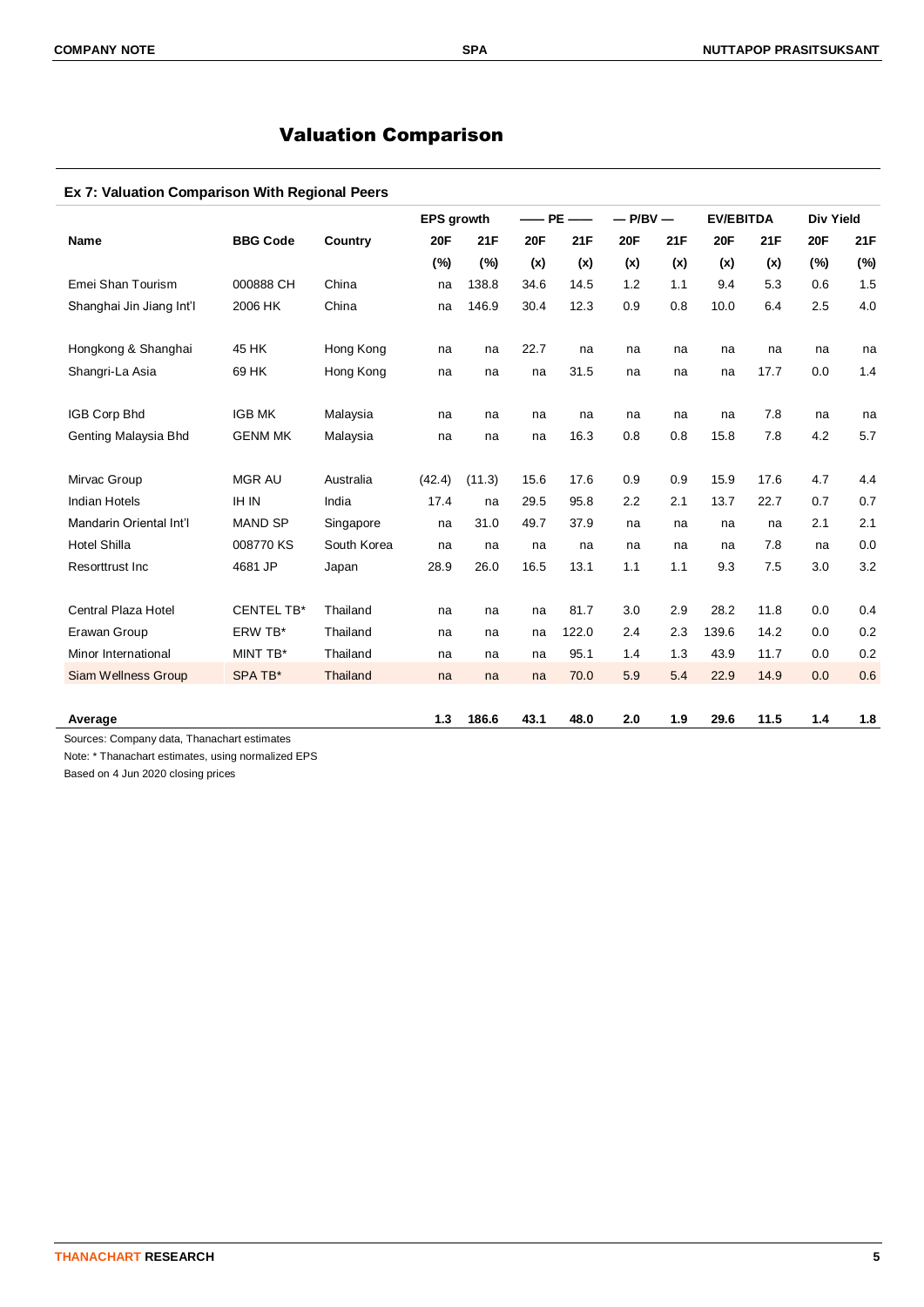### **COMPANY DESCRIPTION COMPANY RATING**

Siam Wellness Group Pcl operates wellness spas and other related businesses, with four main operations: 1) Spas under the brands "Let's Relax", "Rarin-Jinda Wellness Spa" & "Baan-Suan Massage". 2) Hotel & Restaurants: A boutique resort hotel in Chiang Mai under the name "Rarin-Jinda Wellness Spa Resort" and the "Deck 1" and "D Bistro" restaurants. 3) Spa products: Distributes and sells spa-related products under the "Blooming" brand. 4) Traditional Thai massage school "Blooming Thai Massage School" to train therapists in massage and spa services to support its business expansion.

### **THANACHART'S SWOT ANALYSIS**

- Strong brand recognition, especially among Chinese and other Asian tourists
- Its own upstream business helps provide sufficient therapists and products for rapid expansion
- Asset-light business model

#### $O$  — Opportunity  $I$  — Threat

- Gaining market share from smaller local players via both organic and inorganic expansion
- Expansion of its business overseas
- Adding more services as bundled packages to increase ticket size

|                       | <b>Consensus</b> | Thanachart | Diff    |
|-----------------------|------------------|------------|---------|
| Target price (Bt)     | 6.39             | 6.50       | 2%      |
| Net profit 20F (Bt m) | (40)             | (70)       | na      |
| Net profit 21F (Bt m) | 158              | 92         | $-42%$  |
| <b>Consensus REC</b>  | BUY: 3           | HOLD: 1    | SELL: 1 |

- Our 2020-21F earnings forecasts are lower than the Bloomberg consensus numbers, which we believe is due to our assumption of a slower tourism industry recovery.
- Our TP is in-line with the street, likely since the impact from weak tourism is short-term.

Sources: Bloomberg consensus, Thanachart estimates Source: Thanachart Source: Thanachart



Source: Thanachart **Source: Thanachart**  $\sim$  Source: Thanachart; \*CG Rating

#### S — Strength W — Weakness

- Relies heavily on expansion to grow, due to limited capacity of service hours per branch
- Highly dependent on tourist traffic

- Extraordinary and uncontrollable events, i.e. geopolitical disturbances, natural disasters, etc. could disrupt its operations and decrease tourist traffic
- Large network but only a small management team

### **CONSENSUS COMPARISON RISKS TO OUR INVESTMENT CASE**

- A faster pace of expansion, both for domestic and overseas branches, would represent the key upside risk to our earnings forecasts.
- Any events causing an upturn in Thailand's tourism industry, e.g. involving politics, the global economy or natural disasters, would be positive for our numbers.
- The success rates of new services added to its portfolio HOW ARE WE DIFFERENT FROM THE STREET? **Example 20 and 19 and 19 and 19 and 19 and 19 and 19 and 19 and 19 and 19 and 19 and 19 and 19 and 19 and 19 and 19 and 19 and 19 and 19 and 19 and 19 and 19 and 19 and 19 and 19 and**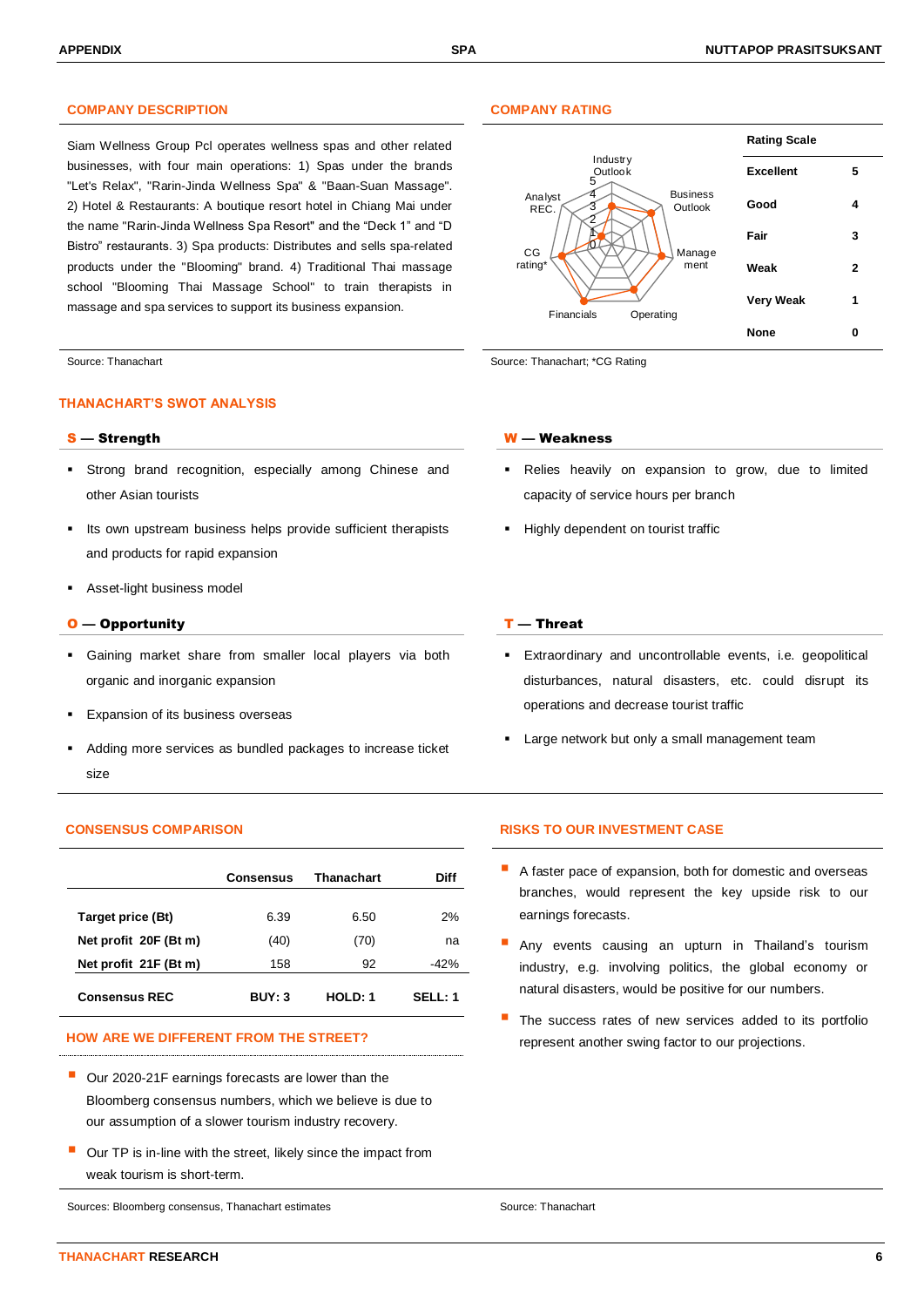*We expect SPA's* 

*2022-23F*

*business to normalize in* 

# **INCOME STATEMENT FY ending Dec (Bt m) 2018A 2019A 2020F 2021F 2022F** Sales 1,134 1,430 578 1,033 1,355 Cost of sales 750 976 506 739 931  **Gross profit 384 453 73 294 424** % gross margin 33.9% 31.7% 12.5% 28.5% 31.3% Selling & administration expenses 152 171 116 164 190  **Operating profit 232 282 (44) 130 234** % operating margin 20.4% 19.7% -7.5% 12.6% 17.3% Depreciation & amortization 96 118 281 293 303  **EBITDA 328 400 238 423 537** % EBITDA margin 28.9% 28.0% 41.1% 40.9% 39.6% Non-operating income 18 20 8 14 19 Non-operating expenses 0 0 0 0 0 0 0 0 0 Interest expense (9) (10) (33) (34) (31)  **Pre-tax profit 241 292 (69) 111 222** Income tax and the set of the set of the set of the set of the set of the set of the set of the set of the set o  **After-tax profit 206 246 (69) 93 181** % net margin 18.1% 17.2% -12.0% 9.0% 13.4% Shares in affiliates' Earnings  $\begin{array}{cccc} 0 & 0 & 0 & 0 \end{array}$ Minority interests (0) (1) (1) (1) (1) Extraordinary items  $\begin{array}{ccccccc} 0 & 0 & 0 & 0 & 0 \end{array}$ **NET PROFIT 206 245 (70) 92 181 Normalized profit 206 245 (70) 92 181** EPS (Bt) 0.4 0.4 (0.1) 0.1 0.2 Normalized EPS (Bt) 0.4 0.4 (0.1) 0.1 0.2 **BALANCE SHEET FY ending Dec (Bt m) 2018A 2019A 2020F 2021F 2022F ASSETS:** Current assets: 176 289 281 364 589 Cash & cash equivalent 79 53 100 150 350 Account receivables **24** 27 11 20 26 Inventories 31 40 21 30 38 Others 2011 125 1264 1264 175 Investments & loans  $\begin{pmatrix} 0 & 0 & 0 \\ 0 & 0 & 0 \end{pmatrix}$ Net fixed assets 1,067 1,083 1,076 1,045 1,000 Other assets 126 144 1,175 1,137 1,104 **Total assets 1,369 1,516 2,533 2,546 2,693 LIABILITIES:** Current liabilities: 224 245 389 408 431 Account payables **83** 97 62 91 115 Bank overdraft & ST loans 6 5 5 23 10 5 Current LT debt 84 80 113 100 98 Others current liabilities  $51$  63 191 207 213 **Total LT debt 126 80 1,014 900 883** Others LT liabilities 34 50 20 36 48 **Total liabilities 399 384 1,429 1,354 1,375** Minority interest and the control of the control of the control of the control of the control of the control of the control of the control of the control of the control of the control of the control of the control of the c Preferreds shares 0 0 0 0 0 Paid-up capital 143 143 214 214 214 Share premium 279 279 279 279 279 Warrants 0 0 0 0 0

Surplus 44 44 44 44 44 **Retained earnings 505 666 566 654 780** Shareholders' equity **970** 1,132 1,103 1,191 1,317 **Liabilities & equity 1,369 1,516 2,533 2,546 2,693**

*No concerns over its balance sheet during this difficult period*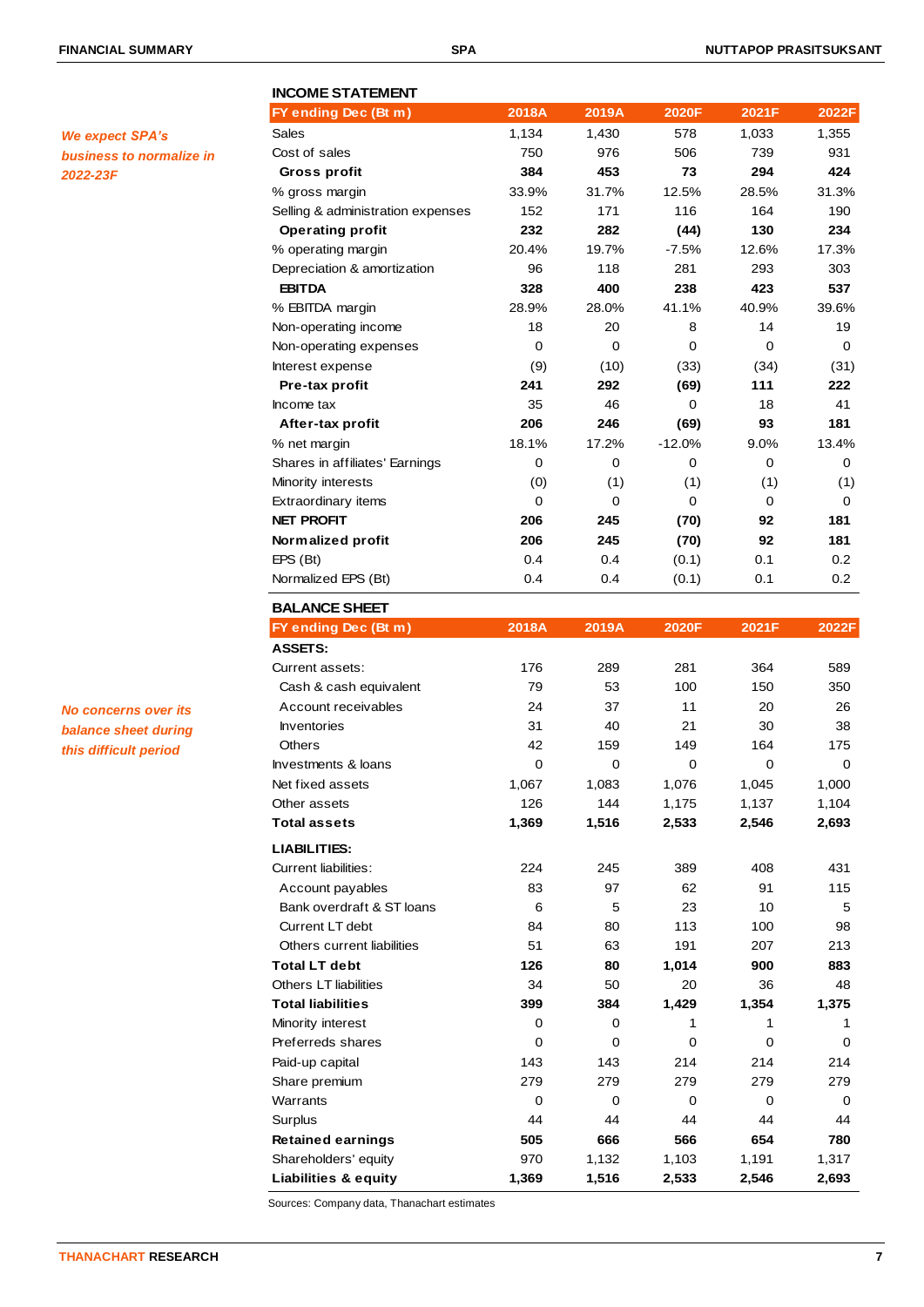| <b>CASH FLOW STATEMENT</b>        |          |       |          |          |          |
|-----------------------------------|----------|-------|----------|----------|----------|
| FY ending Dec (Bt m)              | 2018A    | 2019A | 2020F    | 2021F    | 2022F    |
| Earnings before tax               | 241      | 292   | (69)     | 111      | 222      |
| Tax paid                          | (33)     | (38)  | (15)     | (10)     | (36)     |
| Depreciation & amortization       | 96       | 118   | 131      | 148      | 163      |
| Chg In w orking capital           | (17)     | (9)   | 11       | 10       | 10       |
| Chg In other CA & CL / minorities | 4        | (30)  | 171      | (8)      | (9)      |
| Cash flow from operations         | 292      | 333   | 254      | 277      | 374      |
| Capex                             | (274)    | (133) | (125)    | (116)    | (119)    |
| ST loans & investments            | 44       | (80)  | (18)     | 0        | 0        |
| LT loans & investments            | 0        | 0     | $\Omega$ | $\Omega$ | 0        |
| Adj for asset revaluation         | 0        | 0     | $\Omega$ | $\Omega$ | $\Omega$ |
| Chg In other assets & liabilities | (13)     | (11)  | (1,089)  | 33       | 23       |
| <b>Cash flow from investments</b> | (243)    | (225) | (1,232)  | (83)     | (96)     |
| Debt financing                    | (46)     | (51)  | 985      | (140)    | (24)     |
| Capital increase                  | $\Omega$ | 0     | 71       | $\Omega$ | $\Omega$ |
| Dividends paid                    | (40)     | (86)  | (30)     | (4)      | (55)     |
| Warrants & other surplus          | 50       | 2     | $\Omega$ | $\Omega$ | 0        |
| Cash flow from financing          | (36)     | (135) | 1,026    | (144)    | (78)     |
| Free cash flow                    | 18       | 199   | 129      | 161      | 255      |

**VALUATION FY ending Dec 2018A 2019A 2020F 2021F 2022F** Normalized PE (x) 20.9 17.5 na 70.0 35.8 Normalized PE - at target price (x) 18.0 15.1 na 60.3 30.8 PE (x) 20.9 17.5 na 70.0 35.8 PE - at target price (x) 18.0 15.1 na 60.3 30.8 EV/EBITDA (x) 13.1 10.8 22.9 14.9 11.9 EV/EBITDA - at target price (x) 11.3 9.3 19.8 12.8 10.2 P/BV (x) 4.4 3.8 5.9 5.4 4.9 P/BV - at target price (x) 3.8 3.3 5.0 4.7 4.2 P/CFO (x) 14.7 12.9 21.2 23.3 17.2 Price/sales (x) 5.7 4.5 11.2 6.2 4.8 Dividend yield (%) 2.0 2.1 0.0 0.6 1.1 FCF Yield (%) 0.4 4.6 2.4 2.5 4.0 **(Bt)** Normalized EPS 0.4 0.4 (0.1) 0.1 0.2 EPS 0.4 0.4 (0.1) 0.1 0.2 DPS 0.2 0.2 0.0 0.0 0.1 BV/share 1.7 2.0 1.3 1.4 1.5 CFO/share 0.5 0.6 0.4 0.3 0.4 FCF/share 0.0 0.3 0.2 0.2 0.3

*We expect a capex delay this year and thus slower growth potential thereafter*

*Valuations have run ahead of its core business turnaround, in our view*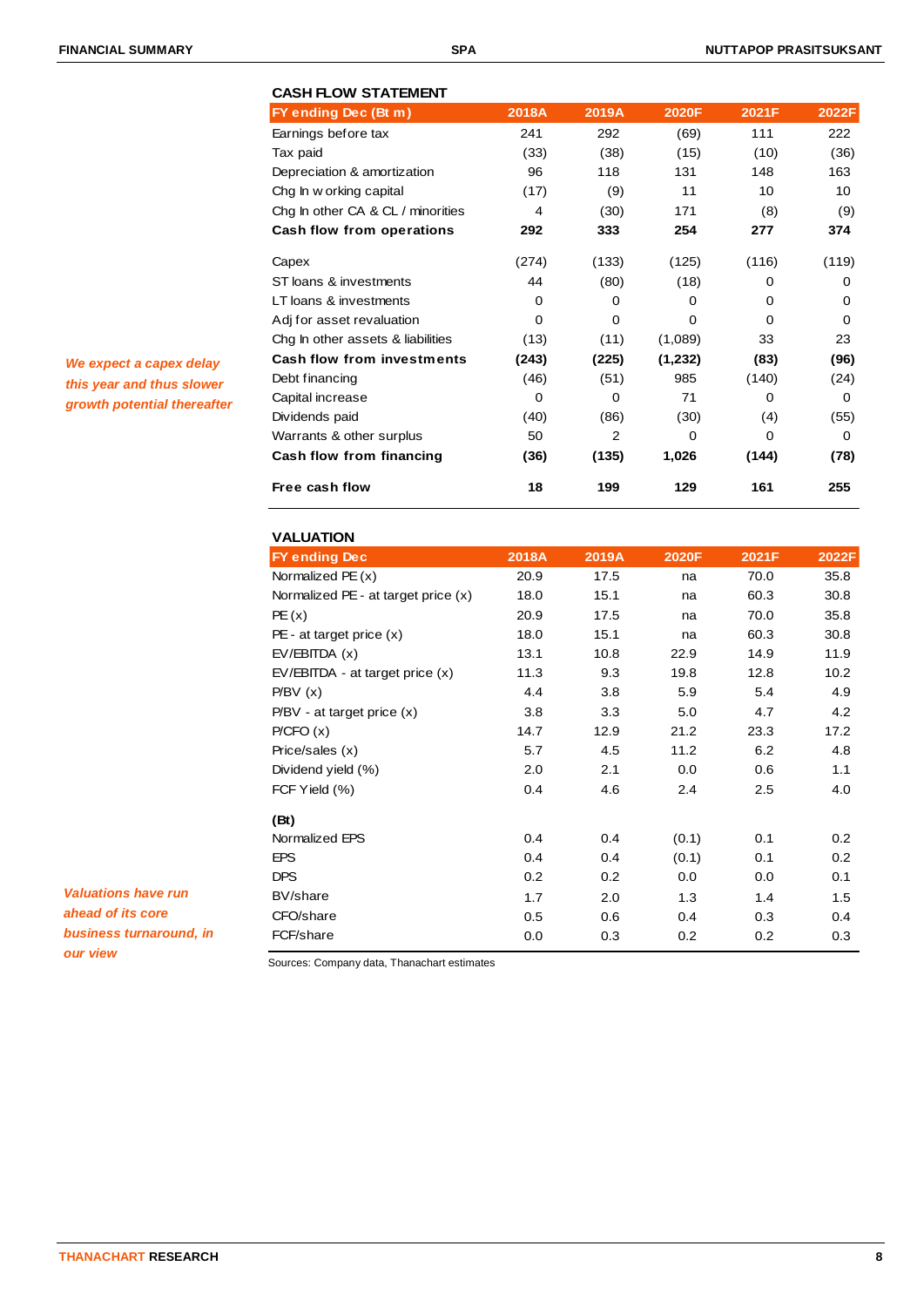| <b>FINANCIAL RATIOS</b>          |       |       |        |       |       |
|----------------------------------|-------|-------|--------|-------|-------|
| <b>FY ending Dec</b>             | 2018A | 2019A | 2020F  | 2021F | 2022F |
| <b>Growth Rate</b>               |       |       |        |       |       |
| Sales (%)                        | 19.7  | 26.1  | (59.6) | 78.7  | 31.1  |
| Net profit (%)                   | 17.4  | 19.4  | na     | na    | 95.7  |
| EPS $(% )$                       | 17.4  | 19.4  | na     | na    | 95.7  |
| Normalized profit (%)            | 17.4  | 19.4  | na     | na    | 95.7  |
| Normalized EPS (%)               | 17.4  | 19.4  | na     | na    | 95.7  |
| Dividend payout ratio (%)        | 41.6  | 36.0  | 40.0   | 40.0  | 40.0  |
| <b>Operating performance</b>     |       |       |        |       |       |
| Gross margin (%)                 | 33.9  | 31.7  | 12.5   | 28.5  | 31.3  |
| Operating margin (%)             | 20.4  | 19.7  | (7.5)  | 12.6  | 17.3  |
| EBITDA margin (%)                | 28.9  | 28.0  | 41.1   | 40.9  | 39.6  |
| Net margin (%)                   | 18.1  | 17.2  | (12.0) | 9.0   | 13.4  |
| $D/E$ (incl. minor) $(x)$        | 0.2   | 0.1   | 1.0    | 0.8   | 0.7   |
| Net $D/E$ (incl. minor) $(x)$    | 0.0   | 0.0   | 0.1    | (0.1) | (0.1) |
| Interest coverage - $EBIT(x)$    | 26.2  | 26.9  | na     | 3.9   | 7.6   |
| Interest coverage - EBITDA (x)   | 37.0  | 38.1  | 7.2    | 12.6  | 17.4  |
| ROA - using norm profit (%)      | 16.2  | 17.0  | na     | 3.6   | 6.9   |
| ROE - using norm profit (%)      | 23.8  | 23.4  | na     | 8.0   | 14.4  |
| <b>DuPont</b>                    |       |       |        |       |       |
| ROE - using after tax profit (%) | 23.8  | 23.4  | na     | 8.1   | 14.4  |
| - asset turnover (x)             | 0.9   | 1.0   | 0.3    | 0.4   | 0.5   |
| - operating margin (%)           | 22.0  | 21.1  | na     | 14.0  | 18.7  |
| - leverage (x)                   | 1.5   | 1.4   | 1.8    | 2.2   | 2.1   |
| - interest burden (%)            | 96.5  | 96.5  | 191.7  | 76.8  | 87.8  |
| - tax burden (%)                 | 85.3  | 84.3  | na     | 83.5  | 81.5  |
| WACC (%)                         | 8.9   | 8.9   | 8.9    | 8.9   | 8.9   |
| ROIC (%)                         | 26.2  | 24.5  | (3.3)  | 9.3   | 18.2  |
| NOPAT (Bt m)                     | 198   | 238   | (37)   | 109   | 191   |
|                                  |       |       |        |       |       |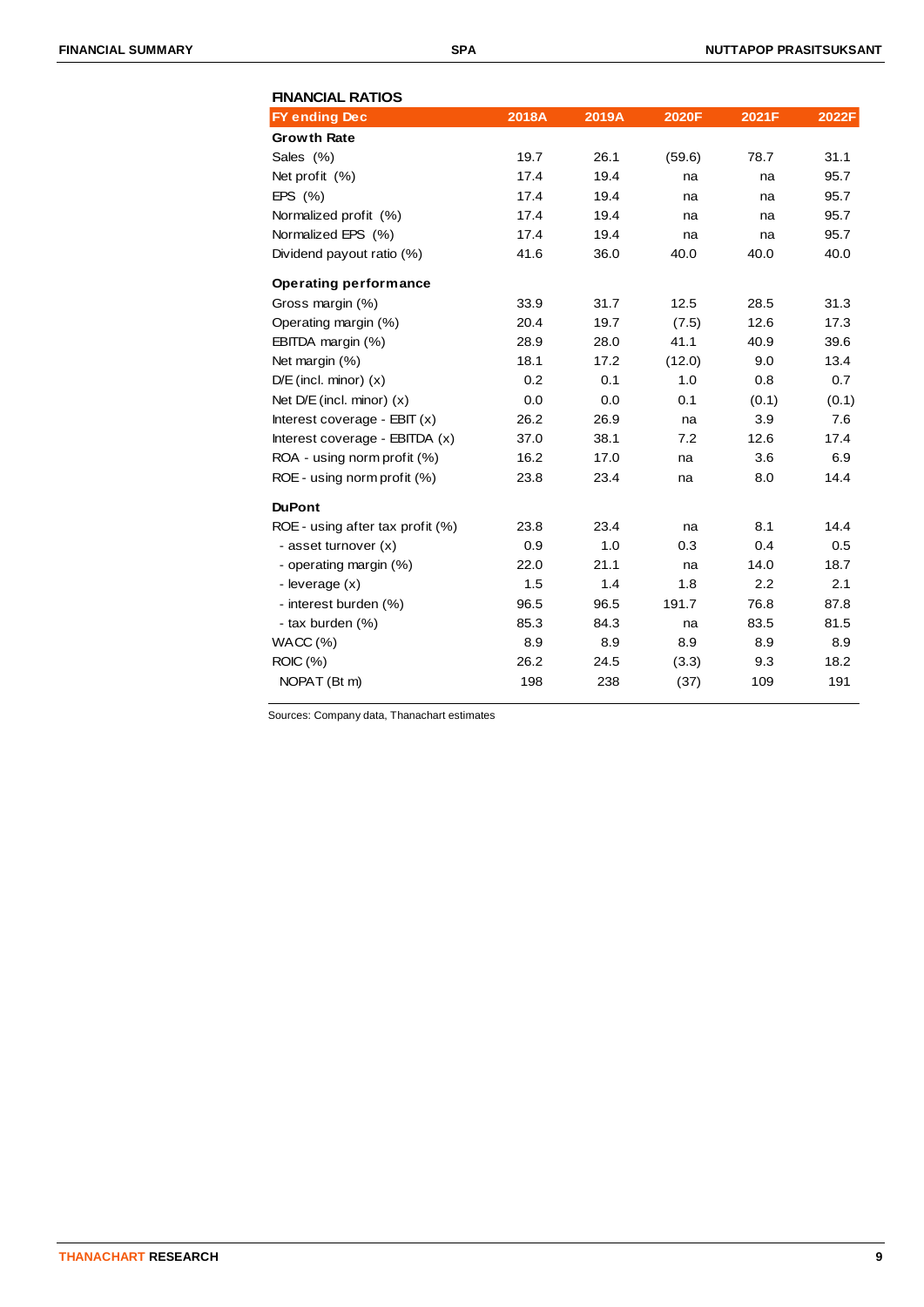### **General Disclaimers And Disclosures:**

This report is prepared and issued by Thanachart Securities Public Company Limited (TNS) as a resource only for clients of TNS, Thanachart Capital Public Company Limited (TCAP) and its group companies. Copyright © Thanachart Securities Public Company Limited. All rights reserved. The report may not be reproduced in whole or in part or delivered to other persons without our written consent.

This report is prepared by analysts who are employed by the research department of TNS. While the information is from sources believed to be reliable, neither the information nor the forecasts shall be taken as a representation or warranty for which TNS or TCAP or its group companies or any of their employees incur any responsibility. This report is provided to you for informational purposes only and it is not, and is not to be construed as, an offer or an invitation to make an offer to sell or buy any securities. Neither TNS, TCAP nor its group companies accept any liability whatsoever for any direct or consequential loss arising from any use of this report or its contents.

The information and opinions contained herein have been compiled or arrived at from sources believed reliable. However, TNS, TCAP and its group companies make no representation or warranty, express or implied, as to their accuracy or completeness. Expressions of opinion herein are subject to change without notice. The use of any information, forecasts and opinions contained in this report shall be at the sole discretion and risk of the user.

TNS, TCAP and its group companies perform and seek to perform business with companies covered in this report. TNS, TCAP, its group companies, their employees and directors may have positions and financial interest in securities mentioned in this report. TNS, TCAP or its group companies may from time to time perform investment banking or other services for, or solicit investment banking or other business from, any entity mentioned in this report. Therefore, investors should be aware of conflict of interest that may affect the objectivity of this report.

Note: Thanachart Securities Public Company Limited act as a Market Maker and Derivative Warrants Issuer. At present, TNS has issued 63 Derivative Warrants which are ADVA16C2007A, ADVA16C2009A, AMAT16C2006A, AMAT16C2008A, AOT16C2007A, AOT16C2009A, AWC16C2007A, BBL16C2006A, BCH16C2006A, BCPG16C2009A, BDMS16C2006A, BEM16C2006A, BJC16C2006A, BTS16C2008A, CBG16C2008A, CHG16C2009A, CK16C2006A, CKP16C2007A, COM716C2008A, CPAL16C2006A, CPAL16C2007A, CPF16C2007A, DTAC16C2009A, EA16C2006A, EA16C2008A, GPSC16C2007A, GULF16C2007A, HANA16C2008A, INTU16C2007A, INTU16C2009A, IRPC16C2008A, IVL16C2006A, IVL16C2009A, KBAN16C2008A, KCE16C2007A, MEGA16C2009A, MTC16C2007A, OSP16C2008A, PTG16C2009A, PTT16C2008A, PTTE16C2009A, PTTG16C2006A, RATC16C2008A, S5016C2006A, S5016C2006B, S5016C2006C, S5016C2006D, S5016C2006E, S5016P2006A, S5016P2006B, S5016P2006C, S5016P2006D, S5016P2006E, S5016P2103Z, SAWA16C2008A, SCB16C2008A, STEC16C2006A, STEC16C2009A, TASC16C2008A, TKN16C2008A, TOP16C2008A, WHA16C2006A, WHA16C2008A (underlying securities are ADVANC, AMATA, AOT, AWC, BBL, BCH, BDMS, BEM, BGRIM, BJC, BTS, CBG, CHG, CK, CKP, COM7, CPALL, CPF, CPN, DTAC, EA, GPSC, GULF, INTUCH, IVL, KBANK, KCE, MEGA, MTC, OSP, PTG, PTT, PTTEP, PTTGC, SCB, STEC, TASCO, TKN, TOP, WHA, SET50 Index). Since TNS covers those underlying securities in research report, consequently TNS incurs conflicts of interest. Moreover, Investors are advised to carefully review the details and information in the prospectus before making investment decisions.

Note: Thanachart Securities has an indirect financial interest in Ratchthani Leasing Pcl (THANI). Thanachart Securities Pcl is a subsidiary of Thanachart Capital Pcl (TCAP) which holds more than 56% of the shareholding in Ratchthani Leasing Pcl (THANI).

Note: Thanachart Capital Public Company Limited (TCAP), TMB Bank Public Company Limited (TMB), are related companies to Thanachart Securities Public Company Limited (TNS). Thanachart Securities Pcl is a subsidiary of Thanachart Capital Pcl (TCAP) which holds 20.1% of the shareholding in TMB Bank Pcl.

Thanachart Capital Public Company Limited **(TCAP),** Ratchthani Leasing Public Company Limited **(THANI),** TMB Public Company Limited **(TMB),** MBK PUBLIC COMPANY LIMITED **(MBK)** and PATUM RICE MILL AND GRANARY PUBLIC COMPANY LIMTED **(PRG )** are related companies to Thanachart Securities Public Company Limited (TNS) . Since TNS covers those securities in research report, consequently TNS incurs conflicts of interest.

### **Recommendation Structure:**

Recommendations are based on absolute upside or downside, which is the difference between the target price and the current market price. If the upside is 10% or more, the recommendation is BUY. If the downside is 10% or more, the recommendation is SELL. For stocks where the upside or downside is less than 10%, the recommendation is HOLD. Unless otherwise specified, these recommendations are set with a 12-month horizon. Thus, it is possible that future price volatility may cause a temporary mismatch between upside/downside for a stock based on the market price and the formal recommendation.

For sectors, an "Overweight" sector weighting is used when we have BUYs on majority of the stocks under our coverage by market cap. "Underweight" is used when we have SELLs on majority of the stocks we cover by market cap. "Neutral" is used when there are relatively equal weightings of BUYs and SELLs.